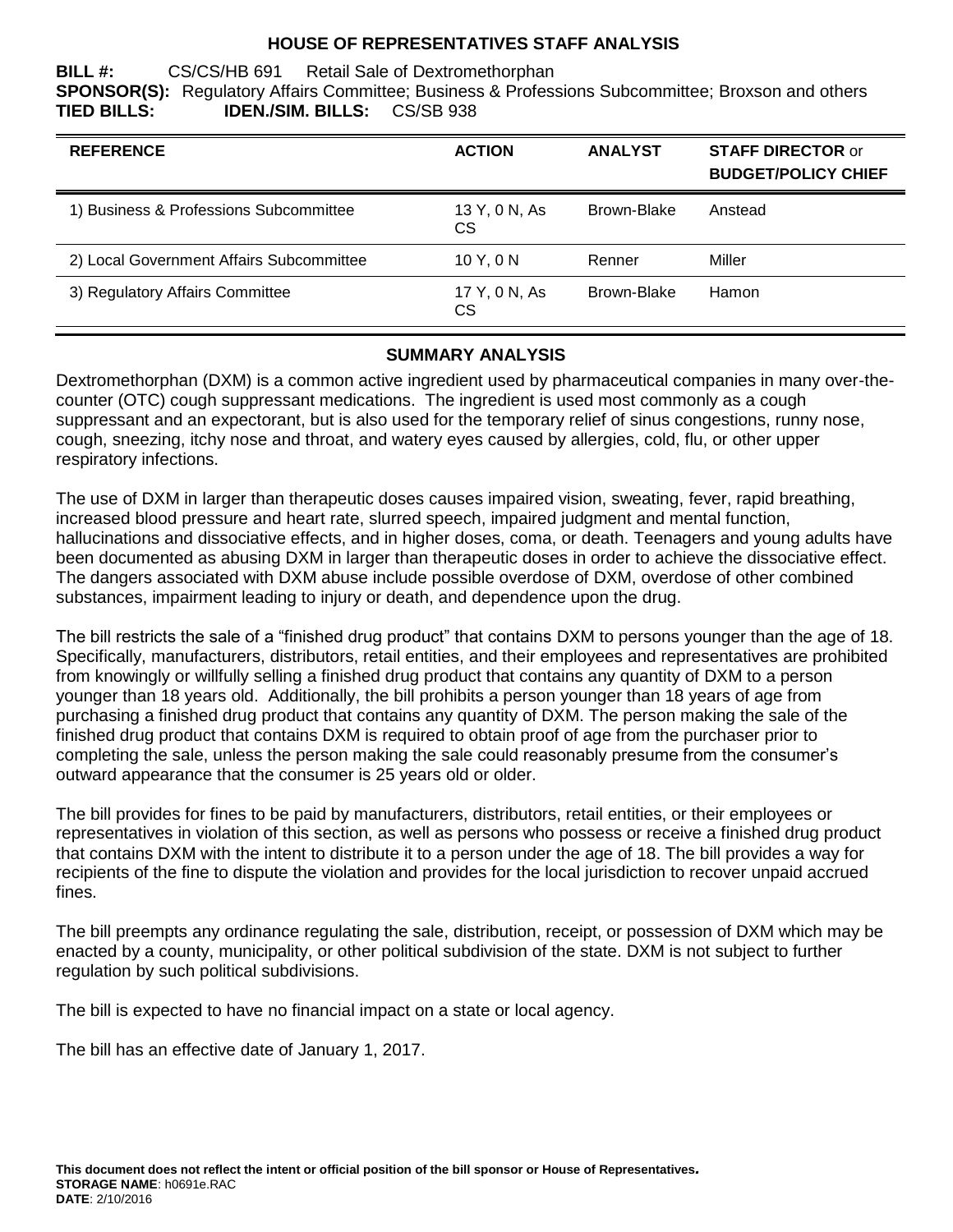#### **FULL ANALYSIS**

# **I. SUBSTANTIVE ANALYSIS**

# A. EFFECT OF PROPOSED CHANGES:

## **Background**

#### *General:*

DXM is a common active ingredient used by pharmaceutical companies in many OTC cough suppressant medications. The ingredient is used most commonly as a cough suppressant and an expectorant, but is also used for the temporary relief of sinus congestions, runny nose, cough, sneezing, itchy nose and throat, and watery eyes caused by allergies, cold, flu, or other upper respiratory infections. Approximately 70 products which contain DXM are available to consumers. Additionally, DXM can be purchased in bulk over the internet in a powder form as the pure raw ingredient used by pharmaceutical companies to manufacture the cough medicines. When taken as directed in an OTC medication, DXM has few side effects and has a long history of safety and effectiveness.<sup>1</sup>

The use of DXM in larger than therapeutic doses causes impaired vision, sweating, fever, rapid breathing, increased blood pressure and heart rate, slurred speech, impaired judgment and mental function, hallucinations and dissociative effects, and in higher doses, coma.<sup>2</sup> Teenagers and young adults have been documented as abusing DXM in larger than therapeutic doses in order to achieve the dissociative effect, where the drug distorts how they perceive sight and sound and creates a feeling of detachment from the environment. $3$  The dangers associated with DXM abuse include possible overdose of DXM, overdose of other combined substances, impairment leading to injury or death, and dependence upon the drug.

#### *Overdoses:*

Before 2009, there were five documented fatal overdoses associated with ingestion of DXM. <sup>4</sup> Very high doses of DXM are shown to shut down the central nervous system, causing death. Additionally, OTC medications that include DXM typically are combined with acetaminophen to relieve pain, or other medications that can be toxic in larger than therapeutic doses, causing liver damage, heart attack, stroke, and death.

## *Impairment:*

DXM causes impaired vision, altered consciousness, and hallucinations, which can lead to irrational or dangerous behavior or otherwise impede the ability of a person to act responsibly. A person who is suffering from these conditions would be a risk to themselves and others if they chose to operate a motor vehicle or otherwise be in a place where their safety was not insured. Individuals have killed and been killed in car related accidents while high on DXM.<sup>5</sup>

<sup>5</sup> The Morning Call, *Moore teen who drove high on 'poor man's PCP,' killing 2, pleads guilty*," found at

[http://www.mcall.com/news/breaking/mc-moore-township-teen-killed-two-while-driving-high-cough-syrup-20151023-story.html,](http://www.mcall.com/news/breaking/mc-moore-township-teen-killed-two-while-driving-high-cough-syrup-20151023-story.html) (last visited on January 6, 2016).

 $\overline{a}$ 

<sup>1</sup> Center for Substance Abuse Research, *Dexatromethrophan (DXM)*, found at<http://www.cesar.umd.edu/cesar/drugs/dxm.asp> (last visited January 6, 2016).

<sup>&</sup>lt;sup>2</sup> WebMD, *Teen Drug Abuse of Cough Medicine*, found at [http://www.webmd.com/parenting/teen-abuse-cough-medicine-9/teens-and](http://www.webmd.com/parenting/teen-abuse-cough-medicine-9/teens-and-dxm-drug-abuse?page=3)[dxm-drug-abuse?page=3](http://www.webmd.com/parenting/teen-abuse-cough-medicine-9/teens-and-dxm-drug-abuse?page=3) (last visited January 6, 2016).

<sup>3</sup> What is DXM, *About DXM*, found at [http://www.whatisdxm.com/about-dxm.html,](http://www.whatisdxm.com/about-dxm.html) (last visited January 6, 2016).

<sup>4</sup> Journal of Analytical Toxicology, Vol. 33, March 2009, Fi*ve Deaths Resulting from Abuse of Dextromethorphan Sold Over the Internet*, found at

[https://www.researchgate.net/publication/24037337\\_Five\\_Deaths\\_Resulting\\_from\\_Abuse\\_of\\_Dextromethorphan\\_Sold\\_Over\\_the\\_Int](https://www.researchgate.net/publication/24037337_Five_Deaths_Resulting_from_Abuse_of_Dextromethorphan_Sold_Over_the_Internet) [ernet,](https://www.researchgate.net/publication/24037337_Five_Deaths_Resulting_from_Abuse_of_Dextromethorphan_Sold_Over_the_Internet) (last visited on January 6, 2016).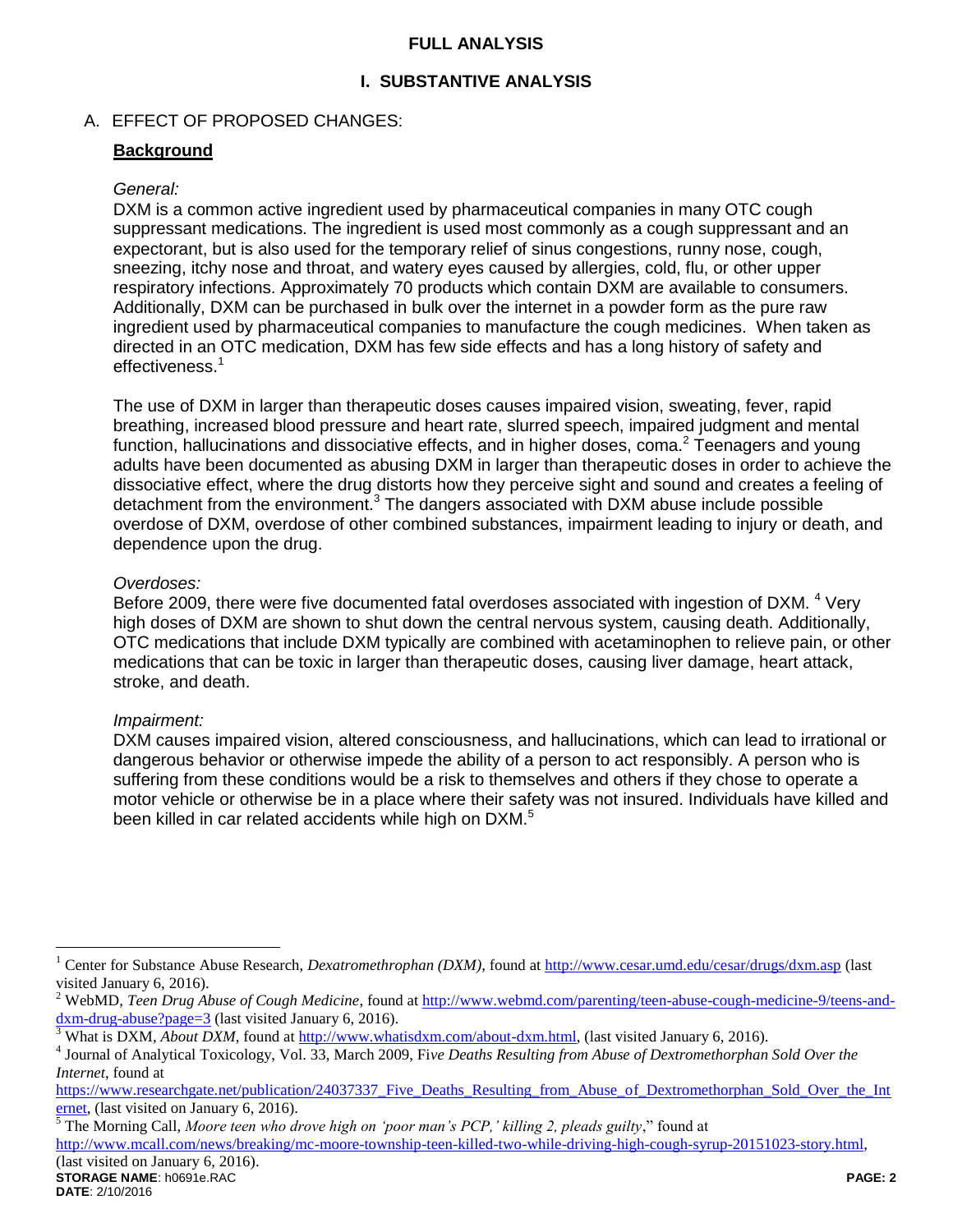# *Dependence:*

The level and likelihood of experiencing addiction to DXM depends upon the dose and frequency of the use by an individual. High dose chronic use of DXM can lead to toxic psychosis, a mental condition which is characterized by loss of contact with reality and confusion, as well as other physiological and behavioral problems.<sup>6</sup>

## *Regulation:*

The sale of DXM directly to consumers is not regulated by the state of Florida or the Federal government. It is not considered a controlled substance that would require a prescription. The Federal Drug Administration approved DXM in 1958 as an OTC cough suppressant. During the 1960s and 70s, DXM was available OTC in tablet form by the brand name of Romilar. In 1975, the extensive abuse of Romilar was recognized, and the medication was removed from the OTC market. However, DXM was specifically excluded from the 1970 Controlled Substances Act (CSA), which required the regulation of manufacture, importation, possession, use, and distribution of certain medications. Because DXM was excluded from the CSA, it remained legal to produce and sell in OTC medications, thus it was still readily available for abuse. Shortly after the removal of Romilar from the market, other pharmaceutical companies introduced other medications, including various cough syrups, which included  $DXM.^7$  These new medications were allegedly designed to limit recreation use by creating an unpleasant taste if consumed in large quantities. However, shortly after their introduction, many of the companies introduced more tolerable flavors in order to increase sales of their products.<sup>8</sup>

Currently, larger retailers such as Target, Walgreens, and CVS already prohibit their employees from selling DXM-related products to persons under the age of 18. Therefore, the possible violations of this provision are likely to be related to the sale of DXM-related products from smaller retailers or retailers that do not specialize in the sale of OTC medications and do not currently require age verification prior to sale.

# **Effect of the Bill**

The bill restricts the sale of a "finished drug product" that contains DXM to persons younger than the age of 18. The term "finished drug product" is defined to mean a drug legally marketed under the Federal Food, Drug, and Cosmetic Act that is in finished dosage form. The term "drug" is defined pursuant to s. 499.003(18), F.S.

The bill specifies that a manufacturer, distributor, retail entity, or its employee or representative is prohibited from knowingly or willfully selling a finished drug product that contains any quantity of DXM to a person younger than 18 years old. Additionally, the bill prohibits a person younger than 18 years of age from purchasing a finished drug product that contains any quantity of DXM.

The employee or representative making the sale of the finished drug product that contains DXM is required to obtain proof of age from the purchaser prior to completing the sale, unless the person making the sale could reasonably presume from the consumer's outward appearance that the consumer is 25 years old or older. "Proof of age" is defined to mean any document issued by a governmental agency that contains the date of birth and a description or photograph of the person purchasing the finished drug product. The term includes, but is not limited to, a passport, United States Armed Services identification card, driver license, or an identification card issued by this state or another state of the United States.

8 Id. at 1.

 6 Jaffe, J.H. (ed). (1995). Encyclopedia of Drugs and Alcohol, Vol. 1. Simon & Schuster MacMillan: New York. (Id. Footnote 1).  $<sup>7</sup>$  Id. at 1.</sup>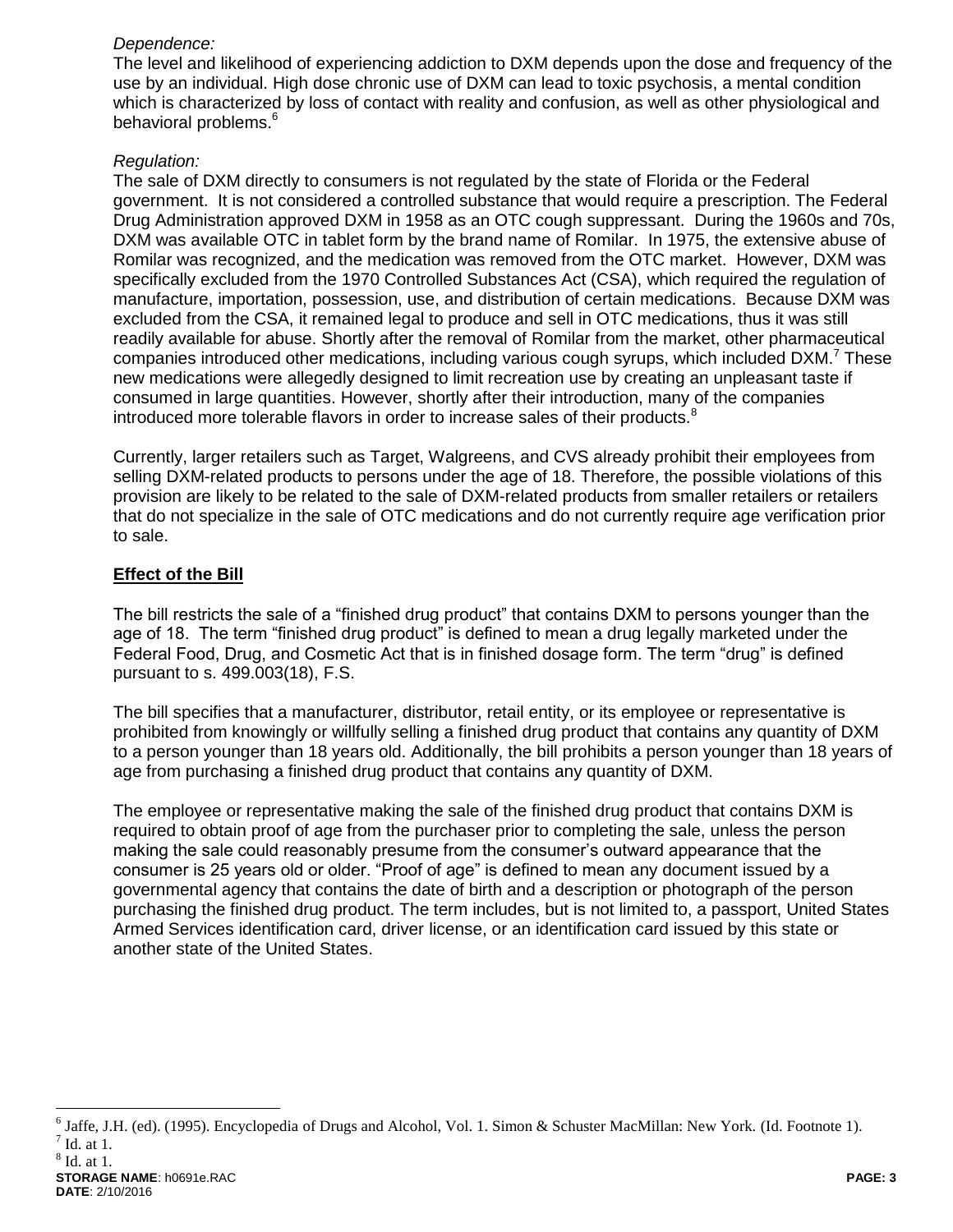The bill provides for the following fines to be paid by entities or individuals in violation of these requirements:

- A manufacturer, distributor, or retailer whose employee sells to a consumer under the age of 18 during the course of employment or in association with the manufacturer, distributor, or retailer, is subject to:
	- o A warning for the initial violation at each sales location;
	- o A \$100 fine for any subsequent violations at each sales location.

Note: The manufacturer, distributor, or retailer may avoid the fine if it can demonstrate a good faith effort to comply with the requirements.

- A person who possesses or receives a finished drug product that contains DXM with the intent to distribute it to a person under the age of 18 is subject to a fine of \$100.
- An employee or representative of a manufacturer, distributor, or retailer who sells to a person under the age of 18 during the course of employment is subject to a warning.

The civil penalties issued shall accrue and may be recovered in a civil action brought by the local jurisdiction. The civil penalty issued to the person in possession with the intent to distribute must include information regarding how to dispute the penalty, and shall clearly state that the violation is a noncriminal violation. The civil penalty issued to the manufacturer, distributor, or retailer must include:

- The date and approximate time of the sale in violation of this section;
- The location of the sale, including the address;
- The name of the employee or representative that completed the sale;
- Information regarding how to dispute the penalty; and
- Notice that the violation is a noncriminal violation.

The civil penalty issued to the manufacturer, distributor, or retailer must be provided to the manager on duty. If no manager on duty is available, the law enforcement officer may attempt to contact the manager. If the attempt to contact fails, a copy of the penalty may be given to an employee 18 years of age or older and a copy mailed by certified mail to the owner's business address as filed with the Department of State or the law enforcement officer may return for service to the manager at a later time.

The civil penalty may be disputed by the recipient of the penalty. In order to dispute, the recipient must provide notice of a dispute to the clerk of the county court in the jurisdiction in which the violation occurred within 15 days of receipt of the penalty. The local jurisdiction then must hold a hearing in a court of competent jurisdiction. If the court finds in favor of the jurisdiction, the jurisdiction can then recover the fine.

The requirements of the bill do not:

- Restrict on the placement of finished drug products that contain DXM in a retail store, restrict direct access of consumers to the finished drug product, or require the maintenance of transaction records;
- Create a criminal violation; or
- Apply to a medication that contains DXM that is sold pursuant to a prescription.

The bill preempts any ordinance regulating the sale, distribution, receipt, or possession of DXM which may be enacted by a county, municipality, or other political subdivision of the state. DXM is not subject to further regulation by such political subdivisions.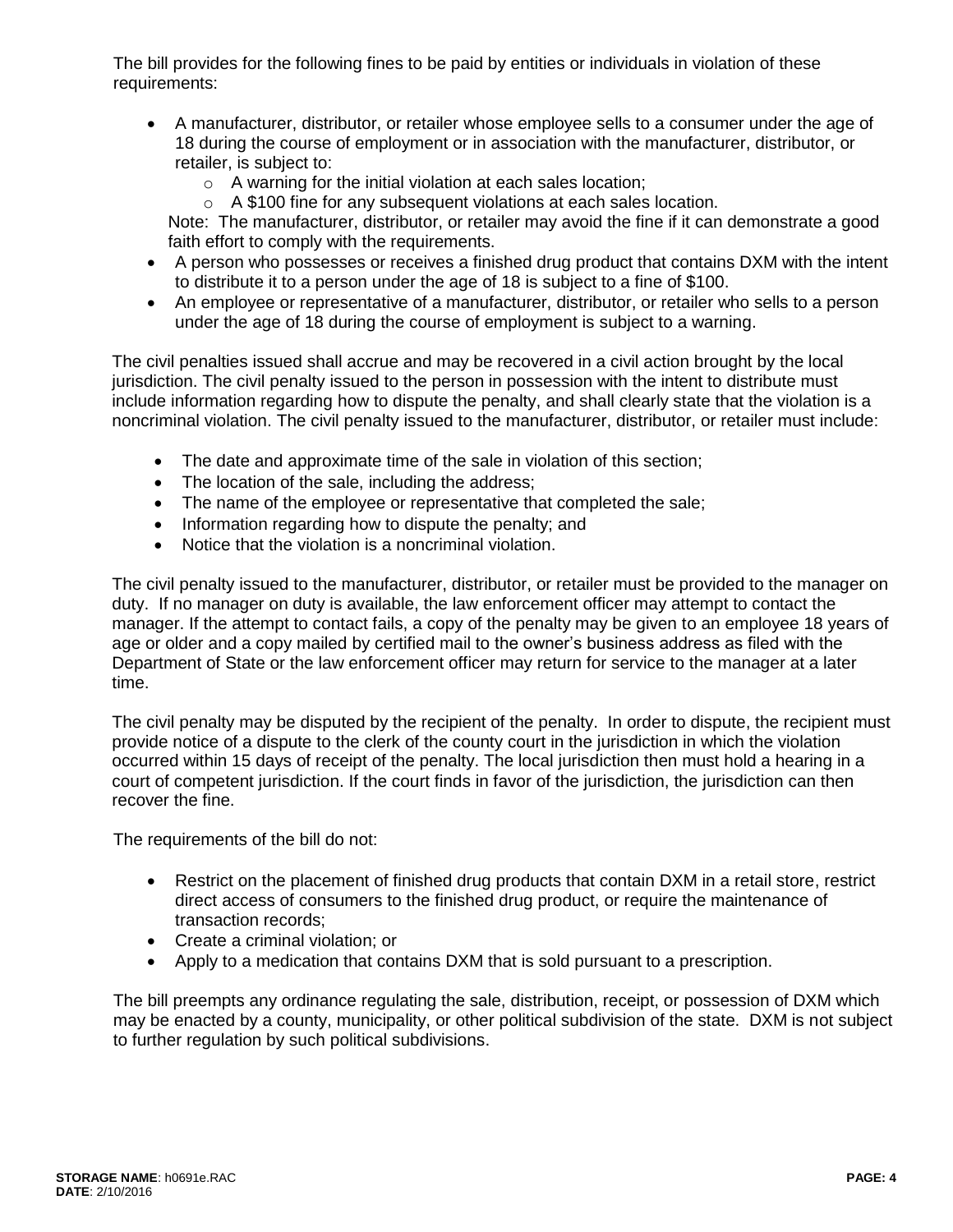#### B. SECTION DIRECTORY:

**Section 1** restricts the sale of a "finished drug product" that contains dextromethorphan to persons over the age of 18.

**Section 2** provides an effective date of January 1, 2017.

## **II. FISCAL ANALYSIS & ECONOMIC IMPACT STATEMENT**

- A. FISCAL IMPACT ON STATE GOVERNMENT:
	- 1. Revenues:

None.

2. Expenditures:

None.

- B. FISCAL IMPACT ON LOCAL GOVERNMENTS:
	- 1. Revenues:

The bill provides for local jurisdictions to recover the fines after the issuance of penalties by local law enforcement officers to persons who violate this provision. Therefore, there may be a minimal increase in revenues for local governments that receive payment for the fines, though the amount is difficult to determine and would likely be minimal due to the anticipated low number of citations issued.

2. Expenditures:

Local law enforcement offices would be required to issue citations for the violations. Because the possible violations of this provision are likely to be related to the sale of DXM related products from smaller retailers, and the officers would need to be present or run a sting in order to catch a violation, the number of violations is likely to be low. Local law enforcement agencies likely will be able to meet these requirements with existing resources. Any projected expenditures by local governments should be insignificant.

C. DIRECT ECONOMIC IMPACT ON PRIVATE SECTOR:

Private entities would be required to train their employees to check the identifications of individuals purchasing certain medications. If there is a cost to this additional training, it should be minimal.

D. FISCAL COMMENTS:

None.

## **III. COMMENTS**

- A. CONSTITUTIONAL ISSUES:
	- 1. Applicability of Municipality/County Mandates Provision:

Not Applicable. This bill does not appear to affect county or municipal governments

2. Other:

None.